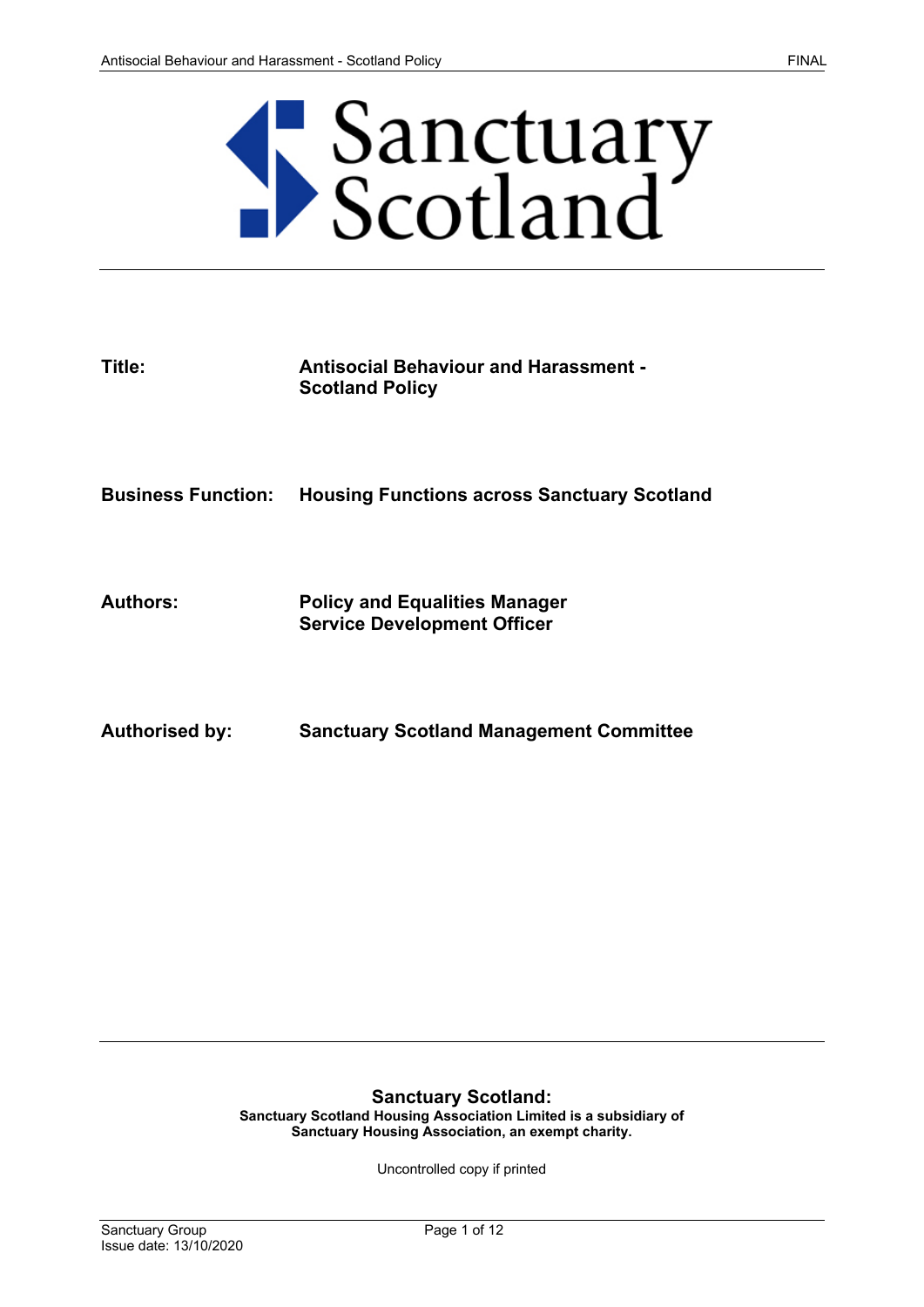# **1. Policy statement**

- 1.1 This policy covers our approach to antisocial behaviour (ASB) and harassment. It outlines how Sanctuary Scotland Housing Association Limited (Sanctuary) aims to deliver excellent customer service by preventing, and dealing effectively with all forms of ASB.
- 1.2 This policy aims to give a clear and consistent message that ASB, racial harassment or hate crime in any form will not be tolerated and that there will be consequences of such behaviour. Sanctuary aims to address all forms of ASB effectively, fairly, timely and transparently.
- 1.3 Where there is behaviour that causes harassment, alarm and distress, all the tools available to Sanctuary will be utilised in a prompt and proportionate manner based on the circumstances of the case.
- 1.4 Below is a summary of Sanctuary's policy commitments:
	- To work to prevent ASB happening in the first place.
	- To provide leadership and training in tackling ASB, racial harassment and hate crimes doing so effectively, and in a timely and appropriate manner.
	- Where possible look to modifying behaviour through support, persuasion and legal sanction with eviction or re-housing used as a last resort when all other options have been exhausted.
	- To focus on the impact the ASB has on the victim, as this is likely to vary from one individual to another, and to respond appropriately given the severity of the impact.
	- To work with partners to tackle all forms of ASB and refer people on to support services where appropriate.
	- To enforce rigorously our tenancy agreements which cover issues of ASB.
	- To identify vulnerable people, whether victim or perpetrator, and ensure employees work with them appropriately.
	- To take all possible measures to support and protect victims and witnesses associated with incidents of ASB.
	- To comply with all relevant legislation in relation to ASB.
	- To increase awareness of ASB, racial harassment and hate crimes in order to adopt preventative or early intervention measures.

# **2. Roles and responsibilities**

- 2.1 The Group Director Housing is responsible for ensuring adoption of, and adherence to, this policy and its associated procedures relevant to their operation.
- 2.2 The Director Sanctuary Scotland has responsibility for ensuring that Sanctuary Housing and Sanctuary Supported Living respectively, are compliant with Legislative/Regulatory requirements and good practice.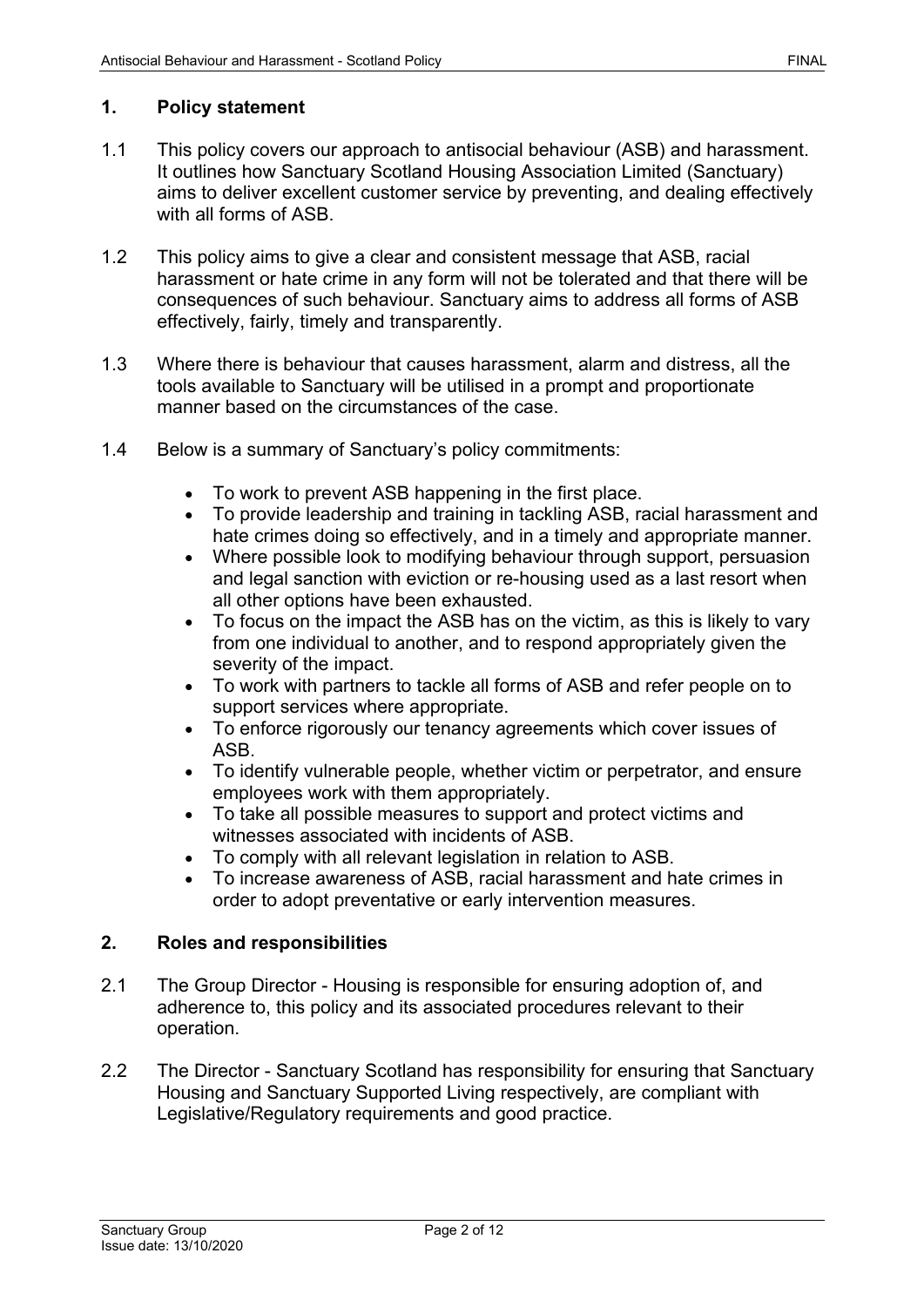- 2.3 Housing Managers have day-to-day responsibility for the implementation of this policy in practice. They are responsible for:
	- ensuring this policy is communicated with all staff;
	- ensuring suitable and sufficient training and instruction is provided;
	- ensuring this policy is followed by all staff; and
	- ensuring the necessary equipment and resources are available to make sure compliance can be achieved.
- 2.4 To assist Sanctuary in carrying out its obligations, employees must:
	- be aware of, understand and comply with this policy and any related operational guidance;
	- participate in any training which Sanctuary makes available; and
	- communicate any issues with implementing this policy to their line manager and identify opportunities for continuous improvement.

# **3. References and sources**

- 3.1 The following legislation, references and sources are relevant to the development and delivery of this policy and associated procedure:
	- The [Antisocial Behaviour \(Scotland\) Act 2004](http://www.legislation.gov.uk/asp/2004/8/contents) sets out a range of relevant legislation including a legal definition of ASB, arrangements for information sharing, and tools available to local authorities to tackle ASB
	- [Data Protection Act 2018](http://www.legislation.gov.uk/ukpga/2018/12/contents/enacted)
	- [General Data Protection Regulation](https://ec.europa.eu/info/law/law-topic/data-protection_en)
	- Data Protection [Group Policy and Procedure](https://solis/PolicyManagement/policy/Policies/Forms/Policy%20Document%20Set/docsethomepage.aspx?ID=4012&FolderCTID=0x0120D52000DE99EA054D4DF944BE591D81E49729D0008C670BDB86BED740B0B89E295CD8357C&List=a03723e1-d48b-4958-9669-9b86a90ef8b0&RootFolder=%2FPolicyManagement%2Fpolicy%2FPolicies%2FData%20Protection%20%2D%20Group&RecSrc=%2FPolicyManagement%2Fpolicy%2FPolicies%2FData%20Protection%20%2D%20Group)
	- [Equality Act 2010](https://www.legislation.gov.uk/ukpga/2010/15/contents)
	- The [Housing \(Scotland\) Act 2001](https://www.legislation.gov.uk/asp/2001/10/contents) incorporates and adds to the Housing [\(Scotland\) Act 1987](https://www.legislation.gov.uk/ukpga/1987/26/contents) in giving ASB as a ground for eviction.
	- The [Housing \(Scotland\) Act 2014](http://www.legislation.gov.uk/asp/2014/14/contents/enacted) introduces new powers including streamlined eviction for ASB and increased powers to use short Scottish Secure tenancies where the prospective tenant has a history of ASB.
	- The [Protection from Harassment Act 1997](https://www.legislation.gov.uk/ukpga/1997/40/contents) sets a criminal definition of harassment.
	- [Personal Safety Group Procedure](https://solis/PolicyManagement/policy/Policies/Forms/Policy%20Document%20Set/docsethomepage.aspx?ID=4861&FolderCTID=0x0120D52000DE99EA054D4DF944BE591D81E49729D0008C670BDB86BED740B0B89E295CD8357C&List=a03723e1-d48b-4958-9669-9b86a90ef8b0&RootFolder=%2FPolicyManagement%2Fpolicy%2FPolicies%2FPersonal%20Safety%20%2D%20Group&RecSrc=%2FPolicyManagement%2Fpolicy%2FPolicies%2FPersonal%20Safety%20%2D%20Group)
	- [Antisocial Behaviour and Harassment -](https://solis/PolicyManagement/policy/Policies/Forms/Policy%20Document%20Set/docsethomepage.aspx?ID=4360&FolderCTID=0x0120D52000DE99EA054D4DF944BE591D81E49729D0008C670BDB86BED740B0B89E295CD8357C&List=a03723e1-d48b-4958-9669-9b86a90ef8b0&RootFolder=%2FPolicyManagement%2Fpolicy%2FPolicies%2FAntisocial%20Behaviour%20and%20Harassment%20%2D%20Scotland&RecSrc=%2FPolicyManagement%2Fpolicy%2FPolicies%2FAntisocial%20Behaviour%20and%20Harassment%20%2D%20Scotland) Scotland Procedure
	- [Safeguarding Vulnerable Adults -](https://solis/PolicyManagement/policy/Policies/Forms/Policy%20Document%20Set/docsethomepage.aspx?ID=3835&FolderCTID=0x0120D52000DE99EA054D4DF944BE591D81E49729D0008C670BDB86BED740B0B89E295CD8357C&List=a03723e1-d48b-4958-9669-9b86a90ef8b0&RootFolder=%2FPolicyManagement%2Fpolicy%2FPolicies%2FSafeguarding%20Vulnerable%20Adults%20%2D%20Scotland&RecSrc=%2FPolicyManagement%2Fpolicy%2FPolicies%2FSafeguarding%20Vulnerable%20Adults%20%2D%20Scotland) Scotland Policy and Procedure
	- [Safeguarding Children and Young People -](https://solis/PolicyManagement/policy/Policies/Forms/Policy%20Document%20Set/docsethomepage.aspx?ID=3874&FolderCTID=0x0120D52000DE99EA054D4DF944BE591D81E49729D0008C670BDB86BED740B0B89E295CD8357C&List=a03723e1-d48b-4958-9669-9b86a90ef8b0&RootFolder=%2FPolicyManagement%2Fpolicy%2FPolicies%2FSafeguarding%20Children%20and%20Young%20People%20%2D%20Scotland&RecSrc=%2FPolicyManagement%2Fpolicy%2FPolicies%2FSafeguarding%20Children%20and%20Young%20People%20%2D%20Scotland) Scotland Policy and **[Procedure](https://solis/PolicyManagement/policy/Policies/Forms/Policy%20Document%20Set/docsethomepage.aspx?ID=3874&FolderCTID=0x0120D52000DE99EA054D4DF944BE591D81E49729D0008C670BDB86BED740B0B89E295CD8357C&List=a03723e1-d48b-4958-9669-9b86a90ef8b0&RootFolder=%2FPolicyManagement%2Fpolicy%2FPolicies%2FSafeguarding%20Children%20and%20Young%20People%20%2D%20Scotland&RecSrc=%2FPolicyManagement%2Fpolicy%2FPolicies%2FSafeguarding%20Children%20and%20Young%20People%20%2D%20Scotland)**
	- In implementing this policy Sanctuary complies with The Scottish Social [Housing Charter](https://www.scottishhousingregulator.gov.uk/) outcome 6; 'tenants and other customers live in wellmaintained neighbourhoods where they feel safe'.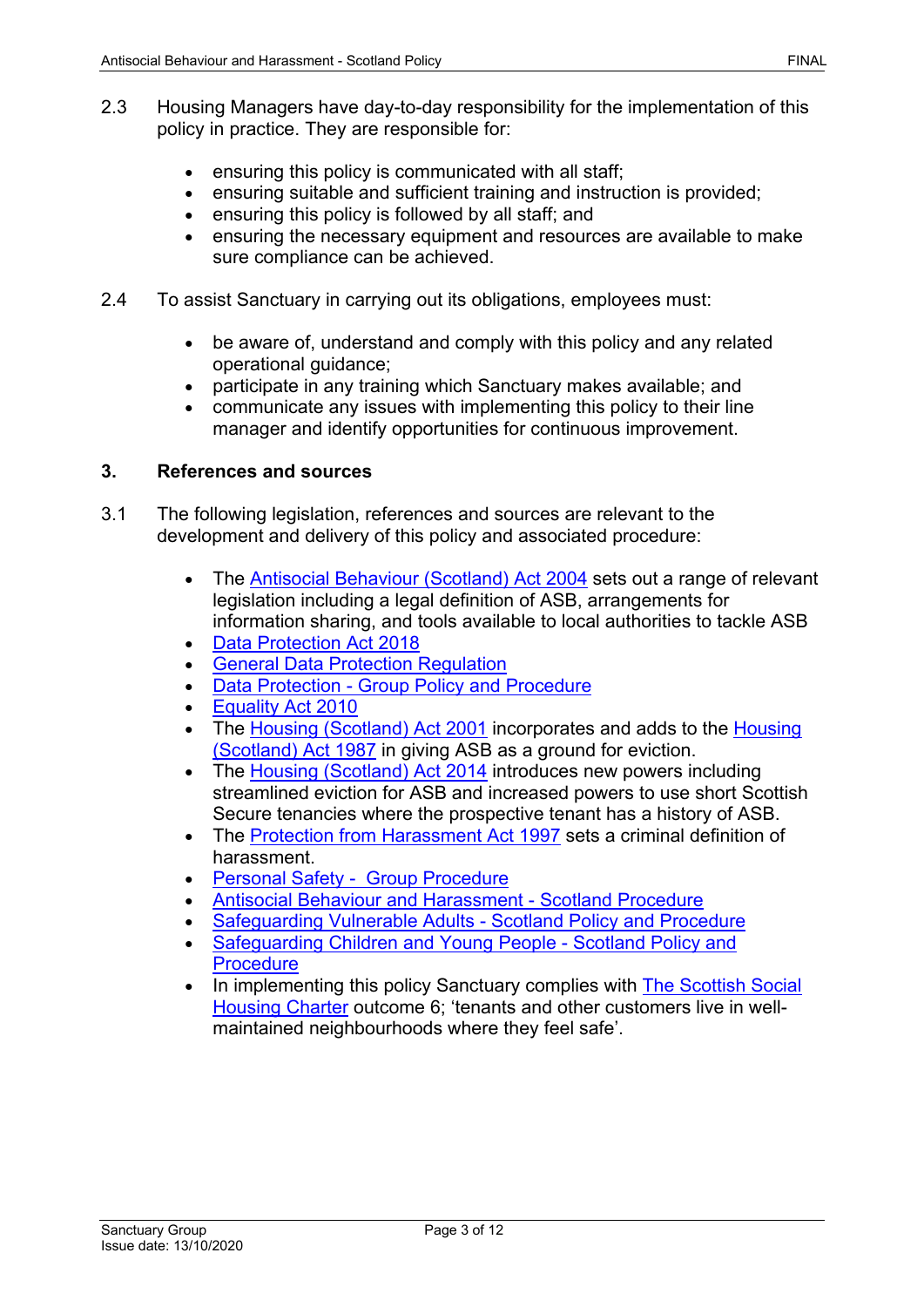# **4. Impact on diversity**

- 4.1 Sanctuary Group demonstrates its commitment to diversity and promoting equality by ensuring that this policy is applied in a manner that is fair to all sections of the community, with due regard to the protected characteristics identified under the [Equality Act 2010](https://www.legislation.gov.uk/ukpga/2010/15/contents) and in accordance with its ['Fairness for](https://solis/Diversity/Pages/Fairnessforall.aspx)  [All'](https://solis/Diversity/Pages/Fairnessforall.aspx) Single Equality Scheme.
- 4.2 Sanctuary evidences its obligation to equality and diversity by having 'Due Regard' when shaping policy and delivering services.
- 4.3 All customers are asked to provide diversity details which are used to monitor the services provided.

# **5. Customer consultation**

5.1 Customer consultation has not taken place for this policy review due to mandatory legislative changes.

#### **6. Monitoring and compliance**

- 6.1 This policy will be monitored to ensure that the operational arrangements are compliant with legislation and reflect best practice. The Director - Sanctuary Scotland will commission cases to be audited on a regular basis. Records of ASB cases stored on the appropriate systems will be reviewed to ensure cases are dealt with in a timely, fair and transparent manner.
- 6.2 Period of review
- 6.2.1 Until a new policy is formally adopted this document will remain in force and operational.
- 6.2.2 This policy will be reviewed in accordance with the policy review programme agreed by Executive Committee.
- 6.2.3 If there are significant changes to legislation or regulation or there are found to be deficiencies or failures in this policy, as a result of complaints or findings from any independent organisations, the Director - Sanctuary Scotland will initiate an immediate review.
- 6.2.4 Where appropriate, key stakeholders and interested parties will be consulted as part of any review of this policy.

# **7. Approval**

7.1 This policy is approved by Sanctuary Scotland's Management Committee.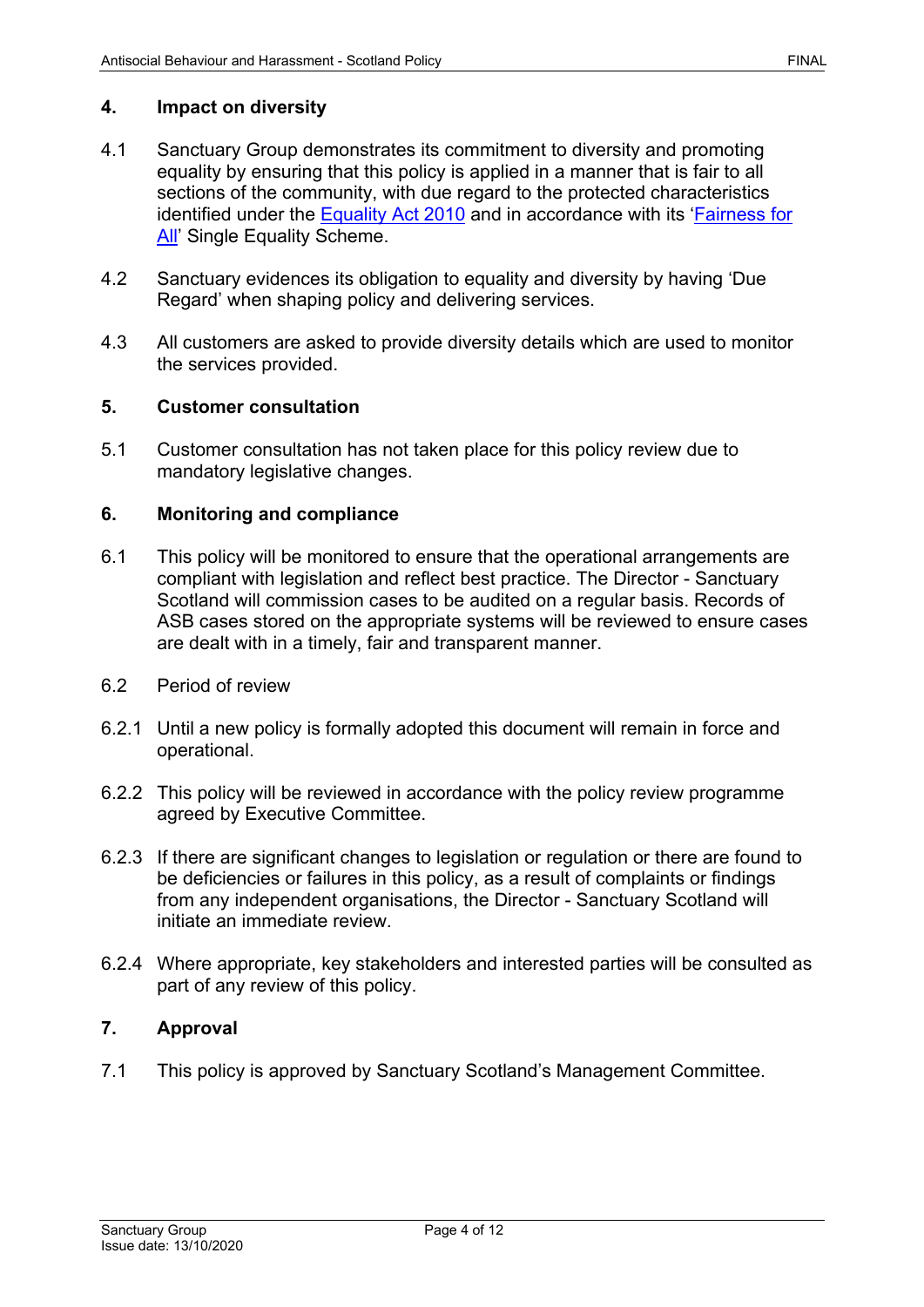## 8.1 Antisocial Behaviour

- 8.1.1 The key factor in deciding whether any specific behaviour is antisocial or not is the impact of the behaviour on others. The definition of ASB in the [Antisocial](http://www.legislation.gov.uk/asp/2004/8/contents)  [Behaviour \(Scotland\) Act 2004](http://www.legislation.gov.uk/asp/2004/8/contents) is that a person engages in ASB if he/she:
	- acts in a manner that causes or is likely to cause alarm or distress; or
	- pursues a course of conduct that causes or is likely to cause alarm or distress to at least one person who is not in the same household.
- 8.1.2 ASB mentioned in the tenancy agreement also includes nuisance and annoyance.
- 8.1.3 The following types of behaviour will always be considered antisocial:
	- **Any kind of criminal or alleged criminal behaviour**: including sale or misuse of drugs; handling stolen goods; criminal damage; prostitution, theft or assault.
	- **Noise nuisance**: for example, loud music, shouting, noise from televisions and hi-fi systems, owners failing to control the behaviour of their dog leading to excessive barking.
	- **Intimidation and harassment**: including malicious phone calls, putting offensive materials through letter boxes, etc.
	- **Aggressive and threatening language and behaviour**: including using verbal and physical abuse including threatening and offensive gestures and language.
	- **Actual violence against people and property**: including vandalism, fire raising or attempted fire raising, and criminal damage.
	- **Hate related behaviour that targets members of identified groups because of their perceived differences**: for example, their race and ethnicity, gender, age, religion, sexual orientation, mental health or disability.
	- **Local environment quality issues**: including vandalism, litter, dog fouling, garden nuisance in circumstances where a complaint is made, graffiti, fly tipping, abandoning of vehicles, dumping of rubbish in communal areas, failing to control pets, storing vehicles in shared or undesignated areas etc.
	- **Using housing accommodation for unlawful purposes**: for example, to grow, sell and/or consume drugs or to store stolen goods or unlicensed firearms.
	- **Heated, aggressive, physical or unruly disputes between neighbours**.
	- **Alcohol abuse and drunken behaviour in communal or public areas**.
	- **Loitering in communal areas**.
- 8.1.4 Sanctuary will act responsibly and efficiently when it is within a landlords' remit to do so. There are incidents and actions which are not normally considered to be antisocial and may not always be investigated. Sanctuary respects that there can be behaviours within different cultures or lifestyles that are not unreasonable. Examples of this include but are not limited to: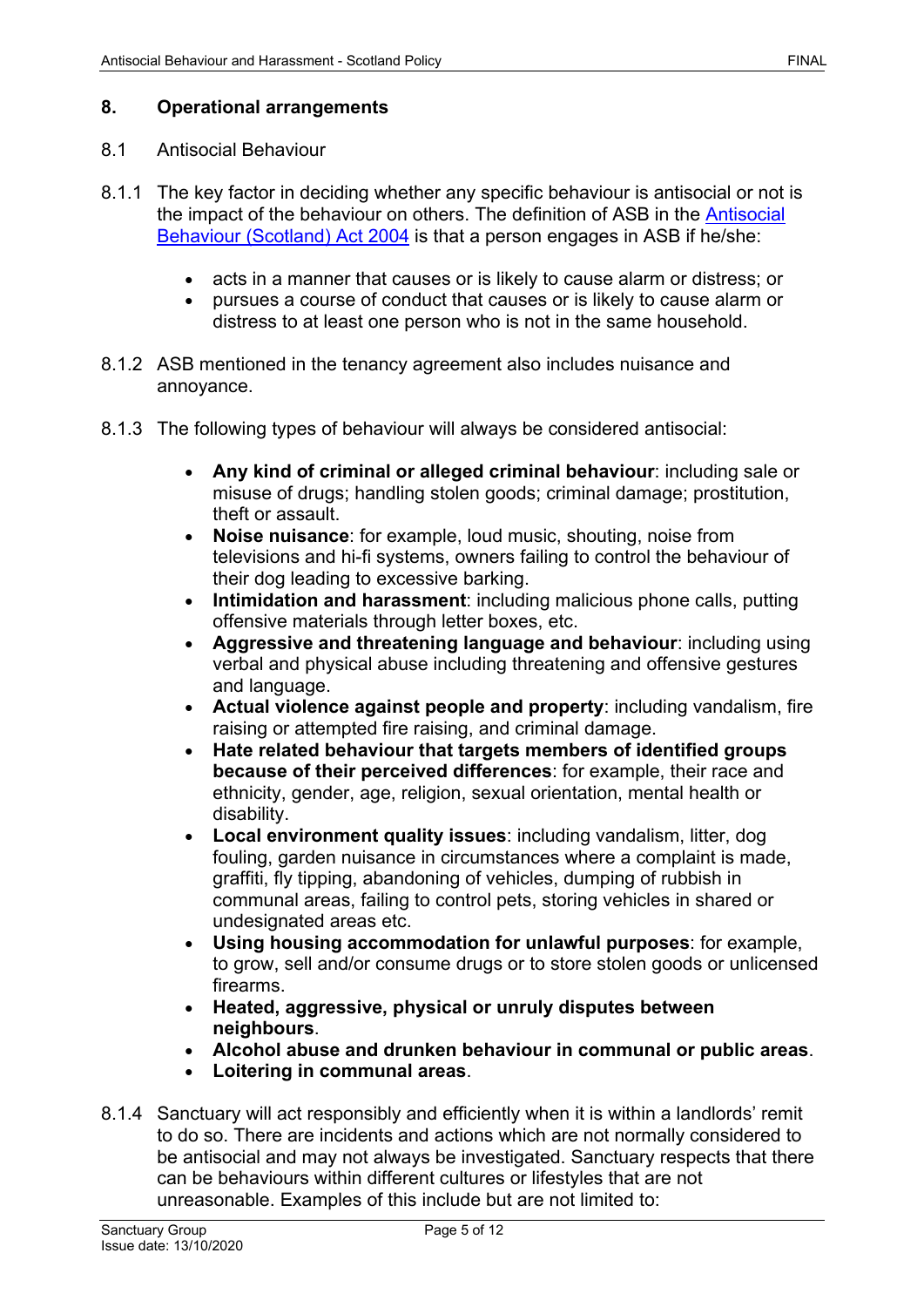- Cooking smells
- DIY during reasonable hours
- Minor or occasional car repairs
- Young people gathering socially
- Someone parking lawfully outside a tenant's home
- Civic disputes between neighbours (such as boundary issues or shared driveways)
- Noise from televisions.
- 8.1.5 However, if any of the above examples were having a harmful impact on a vulnerable person, then we would investigate further.
- 8.2 Harassment and hate incidents
- 8.2.1 Harassment is a very specific type of ASB. The following definition of harassment is used for this policy and procedure:
	- Unwanted and unwarranted conduct which is either intended to or causes a person(s) alarm or distress:
		- o violating another's dignity; or
		- o creating an intimidating, hostile, degrading, humiliating or offensive environment for another person.
- 8.2.2 Sanctuary adopts a zero tolerance policy in the occurrence of harassment. This means that Sanctuary will seek a decree for eviction where the case is considered to be hate crime and/or racial harassment, where such a course of action is considered to be reasonable and proportionate. Sanctuary will make known that there will be consequences of such behaviour and that all forms of ASB will be addressed effectively, fairly, timely and transparently.
- 8.2.3 If a decree is granted, the Director Sanctuary Scotland will then make a decision on whether to pursue eviction or not. This will be based on the circumstances of the perpetrator and taking into consideration:
	- the scale of the offence:
	- the material quantity or value created as a result of the offence (this could be cost of damages, or value of illegal substances with the intent of selling);
	- the duration of the criminal conduct;
	- the frequency of the criminal conduct; and
	- whether the perpetrator has a learning disability or mental health condition.
- 8.2.4 The [Protection from Harassment Act 1997](https://www.legislation.gov.uk/ukpga/1997/40/contents) sets out that for harassment to be a criminal offence, the conduct must be intended to amount to harassment, occurs in circumstances where it would appear to a reasonable person that it would amount to harassment, and involve conduct on at least two occasions.
- 8.2.5 The reason why harassment is often separated out from the generic ASB is that harassment is generally premeditated, targeted and reoccurring whereas ASB can be unintentional and spontaneous.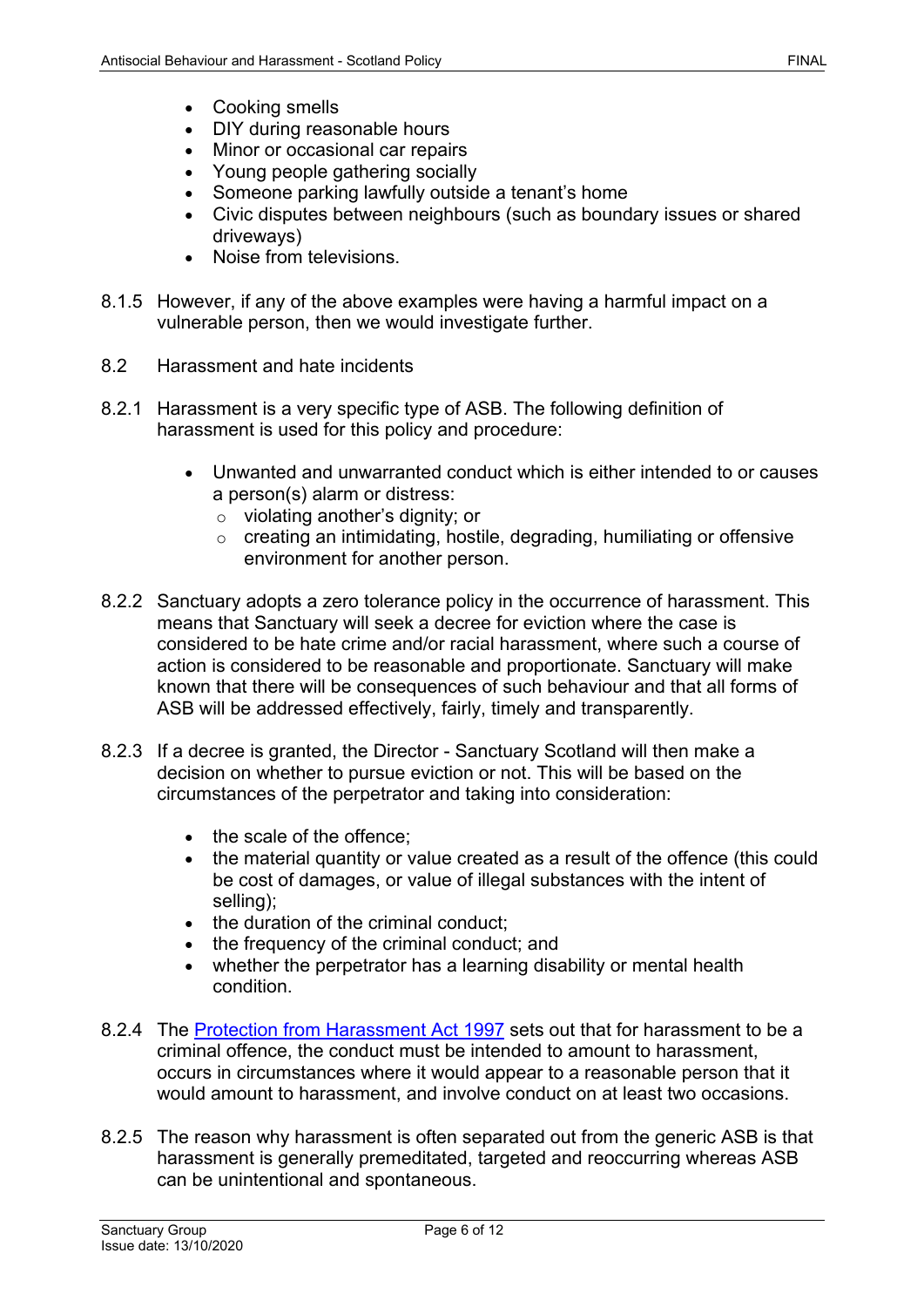- 8.2.6 Harassment is often unlawful whereas ASB may not be. Harassment on the grounds of sex, race, religion, disability, sexual orientation or any other protected characteristic may amount to unlawful discrimination under the [Equality Act 2010](https://www.legislation.gov.uk/ukpga/2010/15/contents) and may also breach other legislation. Harassment which meets the description above, and is carried out on more than one occasion, is a criminal offence under the provisions of the [Protection from Harassment Act](https://www.legislation.gov.uk/ukpga/1997/40/contents)  [1997.](https://www.legislation.gov.uk/ukpga/1997/40/contents)
- 8.2.7 Harassment on the grounds of a protected characteristic including race, colour, nationality, religion/belief, disability, sexuality, gender identity, gender or age becomes such if it is perceived that way by the recipient of the harassment. This is regardless of the intent behind the harassment. This type of harassment is often termed a '**Hate Incident**'. For harassment to fall into the category of a hate incident it must be perceived as such by the victim or by any other person and if so, it must be treated and investigated as such.
- 8.2.8 Sanctuary is committed to preventing and eliminating all forms of racial harassment and hate crimes towards tenants and owners where the alleged perpetrator is a Sanctuary tenant. Sanctuary will respond swiftly and effectively to any report of racial and hate incidents received with the aim of protecting the complainant, stopping and preventing further incidents. Where Sanctuary believes a criminal offence has taken place Sanctuary will either report it to the police or encourage the resident or service user to do so.
- 8.2.9 Sanctuary recognises that racial harassment and hate crimes are generally under reported and will provide positive support and advice to all tenants, owners and service users who ask for help or assistance.
- 8.2.10 Racist behaviour which can be defined as racial harassment includes, but is not limited to:
	- Physical attacks
	- Threats of violence
	- Racist graffiti
	- Damage to property
	- Nuisance incidents such as noise or door knocking
	- Written or verbal abuse
	- Offensive or dangerous material through a letterbox
	- Behaviour such as wearing racist badges or insignia.
- 8.2.11 All hate incidents need to be fed into local hate incident reporting and monitoring procedures in addition to recording and investigating the incident on the ASB IT system React. The local hate incident reporting and monitoring procedures differ between local operation areas and each local operation area (and business area) needs to be fully aware of the procedures to be followed in each local authority area within which they work. These procedures must be documented in a shared environment for all to access. If employees are unsure of these procedures, they should seek advice from the Housing Manager or equivalent.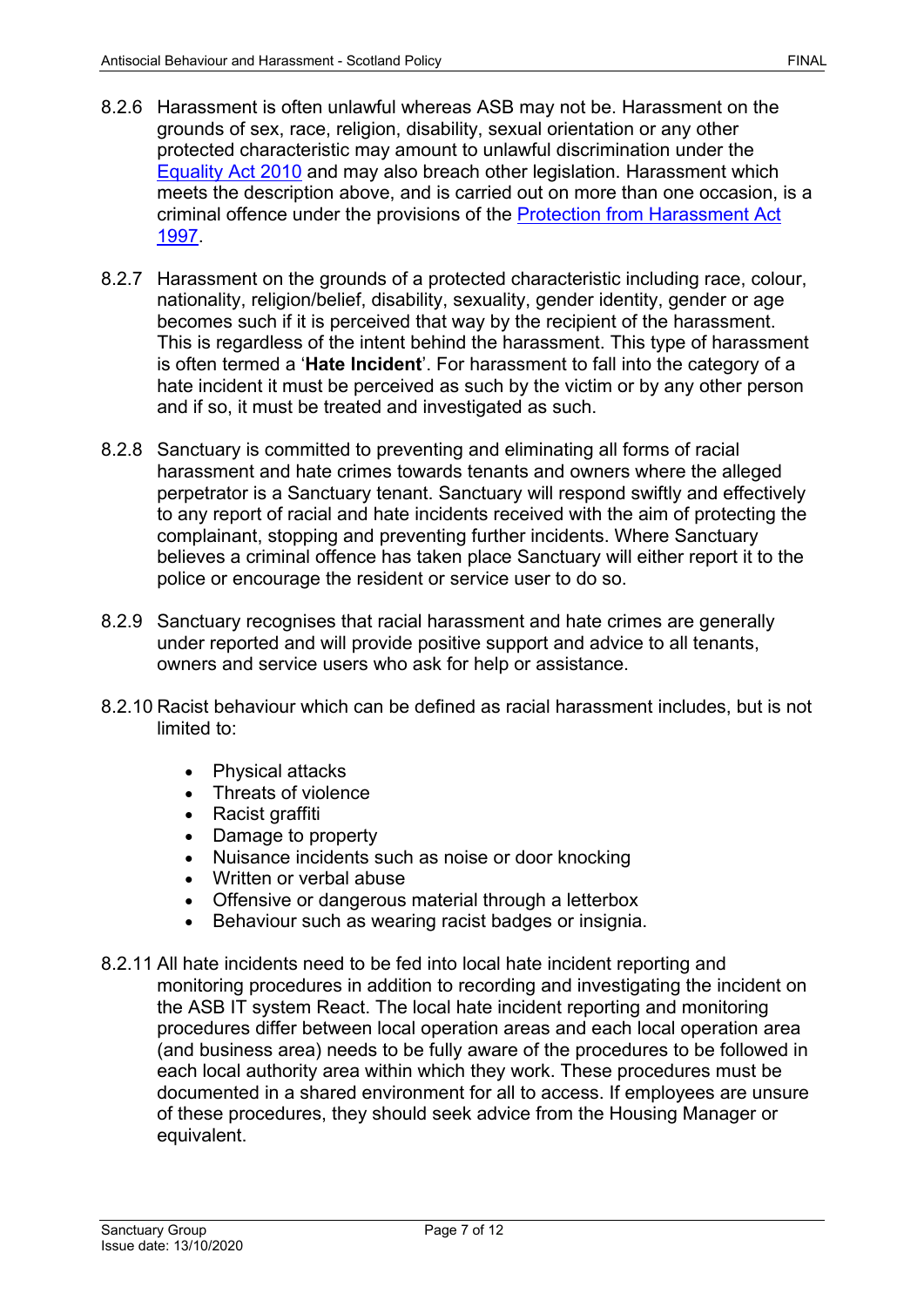- 8.3 Reports of antisocial behaviour
- 8.3.1 The initial report of an ASB incident may be reported by:
	- the victim:
	- a third party, for example a relation, employee, contractor, neighbour or another service user; or
	- a specialist organisation, for example Police, Social Work Services, Citizen's Advice or Shelter.
- 8.3.2 Anonymous complaints will also be investigated as it is acknowledged that they are sometimes an indication of fear of reprisal or intimidation.
- 8.3.3 If a victim or alleged perpetrator of ASB requires an advocate to act on their behalf or help with interpretation, then Sanctuary will contact the relevant organisations for assistance (See Catalogue of Providers).
- 8.3.4 Incidents of ASB will be investigated if it is reported that the behaviour has been carried out by a Sanctuary tenant in a particular property owned by us, in the environs of a particular property, or in the neighbourhood where Sanctuary owns properties.
- 8.3.5 Incidents of ASB can be reported in person, by telephone, in writing, via email, text, or through a third party to any employee.
- 8.3.6 Sanctuary defines ASB as either Category One or Category Two, depending on the seriousness of the behaviour and the impact on the victim. For Category One ASB an investigation will start within one working day. For Category Two ASB an investigation will start within five working days. Employees will aim to respond to all ASB complaints within these timescales.
- 8.4 Resolving antisocial behaviour complaints
- 8.4.1 Sanctuary will aim to resolve ASB complaints within locally agreed target timescales. These timescales must be agreed with tenants before seeking approval from governing bodies.
- 8.4.2 All reports of ASB will be taken seriously and individuals will be provided with the opportunity to discuss their concerns with a Sanctuary employee.
- 8.4.3 An impartial stance will be maintained when dealing with complaints received, with an overall aim for reconciliation between those involved and encouragement for people to live in harmony.
- 8.4.4 It is recognised that many complaints received and dealt with refer more to 'neighbour disputes' than ASB and in these circumstances a more measured approach may be taken. However, it is also recognised that these disagreements can impact significantly upon tenants' and owners' quality of life and employees will take appropriate measures to facilitate harmonious relations.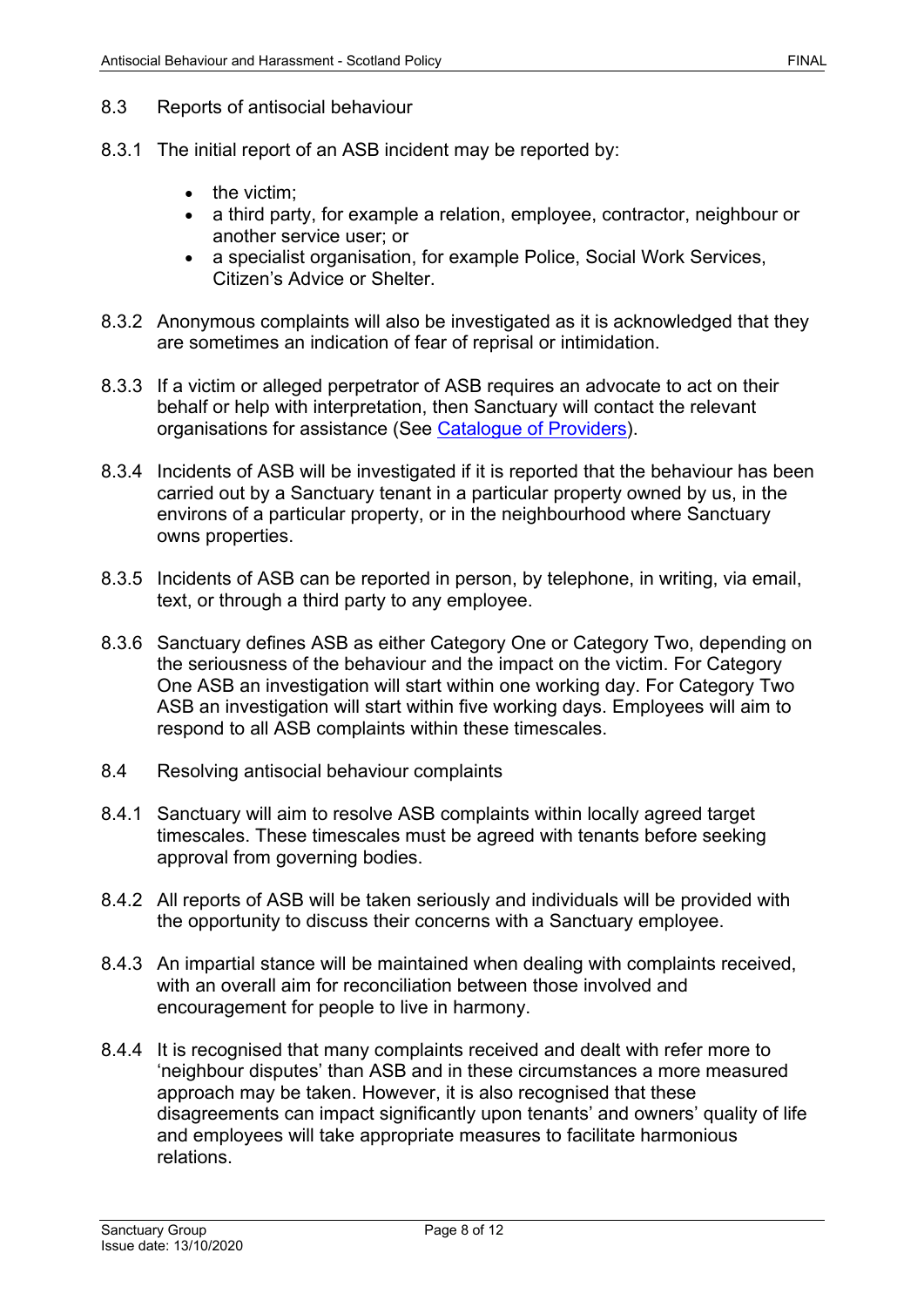- 8.4.5 Support, including regular feedback/updates on action taken or progress of cases, will be provided to the victims of ASB. This feedback may include advice on the limitations of our powers to deal with specific incidents or circumstances, and on the most appropriate other agency to be contacted or involved.
- 8.4.6 Confidentiality of all parties involved in cases of ASB will be respected, except where an offence is disclosed, and Sanctuary has other duties such as those detailed in our policies for the protection of children or vulnerable adults. It is recognised, however, that parties involved in cases can often be identified from the nature of the complaints made.
- 8.4.7 In responding to reports of ASB Sanctuary may have to approach other tenants, owners, or residents to seek confirmation or corroboration of events. In cases of persistent or widespread ASB the support of community groups may be sought to assist in addressing problems and to support the initiatives being pursued.
- 8.4.8 A range of non-legal measures to prevent and address ASB will be adopted. Non-legal measures will always be pursued first with formal legal action as a last resort. Only when preventative and management approaches have failed to resolve the problem Sanctuary will consider using legal remedies. The only exception to this is when the incident involves racial harassment, hate crime and/or serious criminal offences such as drug dealing. The decision to commence legal action is taken by the housing manager and governing body approval will be sought if Decree has been obtained and eviction proposed. With regards to ASBOs, approval does not need to be sought from the governing body, but Sanctuary is expected to report on any granted. Where legal action is taken, housing managers should provide updates on cases referred for court in their reports to Sub Committees.
- 8.4.9 Non-legal preventative measures include but are not limited to:
	- assessing tenants needs at sign up and subsequent visits;
	- working with tenants, owners and residents' groups to ensure that they are aware of their responsibilities with regards to preventing incidents and the support that they can receive if they are ever a victim of harassment or hate crime
	- forming links with partners; and
	- using Good Neighbourhood Agreements.
- 8.4.10 Non-legal interventions include but are not limited to:
	- Mediation
	- Tenancy Support
	- Antisocial Behaviour Contracts (ABCs)
	- Verbal/written warnings
	- Unacceptable behaviour notice (UBNs)
	- Local Authority action against noise nuisance
	- Management transfers.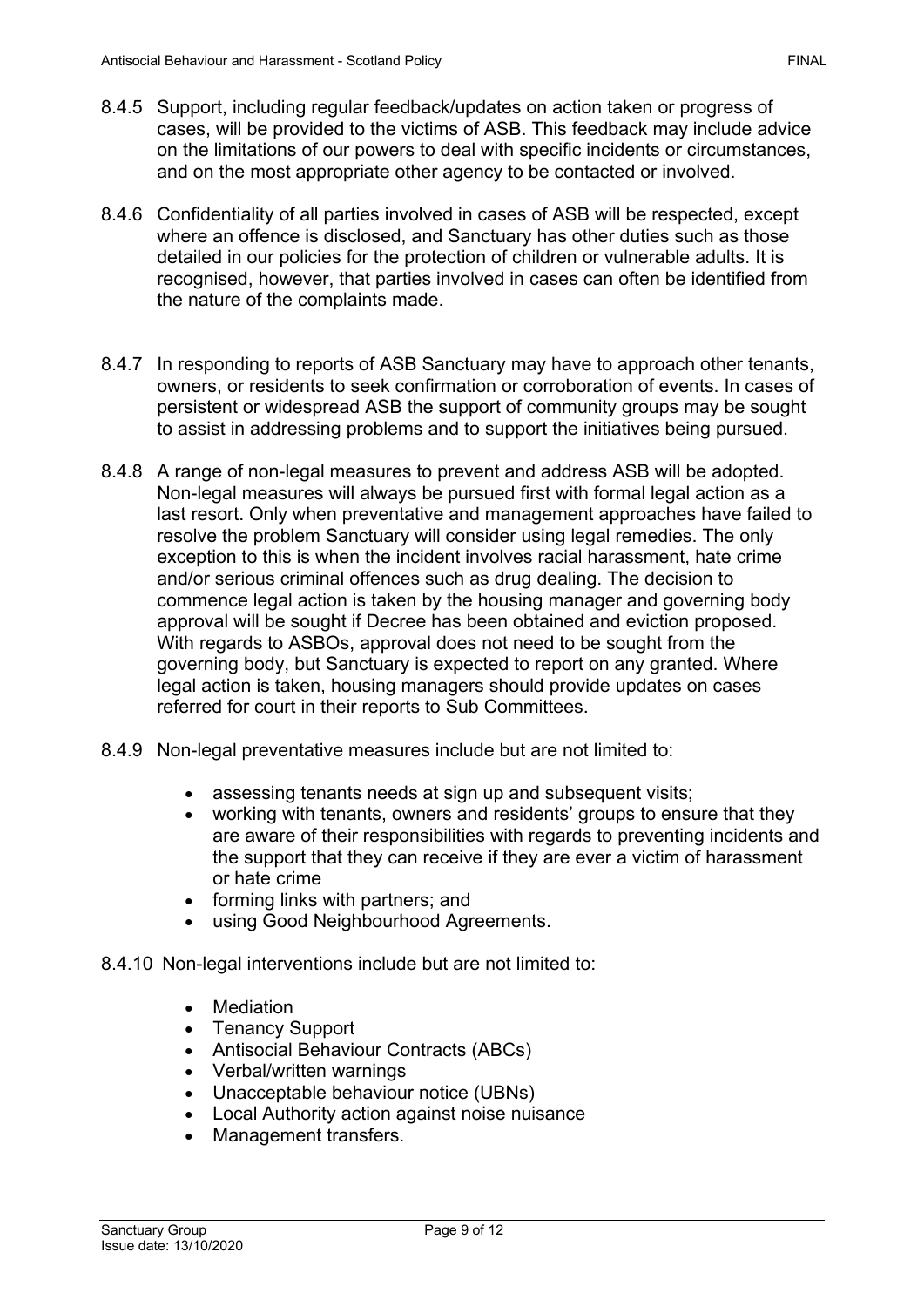- 8.4.11 Verbal and written warnings are indefinite; if anti-social behaviour continues after a warning is issued then escalation procedures will commence. Normally a verbal warning will be issued first, and if the behaviour does not improve, a written warning will then be issued to explain that the tenancy is at risk. If there is no improvement or further incidents occur after a written warning, Sanctuary may start legal proceedings to recover the property.
- 8.4.12 Sanctuary recognises that drugs and other harmful substances can have a serious effect on those who misuse them, their families, and their communities. Involvement with drugs can often have a direct link to ASB, particularly where the supply or sale of drugs is taking place. Sanctuary therefore adopts a zerotolerance policy and will pursue a decree for eviction in cases where its tenants or members of their families have been convicted of the sale or supply of drugs to others in their communities, where such a course of action is considered to be reasonable and proportionate.
- 8.4.13 Sanctuary will as far as possible attempt to reach a satisfactory resolution without resorting to enforcement but there will be times when this is not possible. Action will be taken against the perpetrator of ASB, harassment or hate crime rather than moving the person affected by it. If the perpetrator is a tenant of Sanctuary, action can be taken to enforce the tenancy agreement. There is a range of enforcement measures that Sanctuary can use including:
	- seeking compensation from the perpetrators for damage to property;
	- possession proceedings;
	- ASB orders, and conversion to a Short Scottish Secure Tenancy (SSST); and
	- refusing mutual exchange.
- 8.4.14 Performance indicators and targets on ASB will be set by, and reported regularly to, the relevant governing bodies.
- 8.5 Partnership working and information exchange
- 8.5.1 Commitment to partnership working

Sanctuary will work in partnership with other organisations to ensure that all available measures are used effectively to tackle ASB, regardless of tenure.

8.5.2 Antisocial behaviour strategies

Local authorities and the police have a joint responsibility for preparing an ASB strategy for each local authority area. Sanctuary co-operates in the preparation and implementation of ASB strategies. In implementation of ASB strategies employees will work with other agencies, including other local landlords, in appropriate community-wide initiatives aimed at achieving a consistent approach to tackling ASB.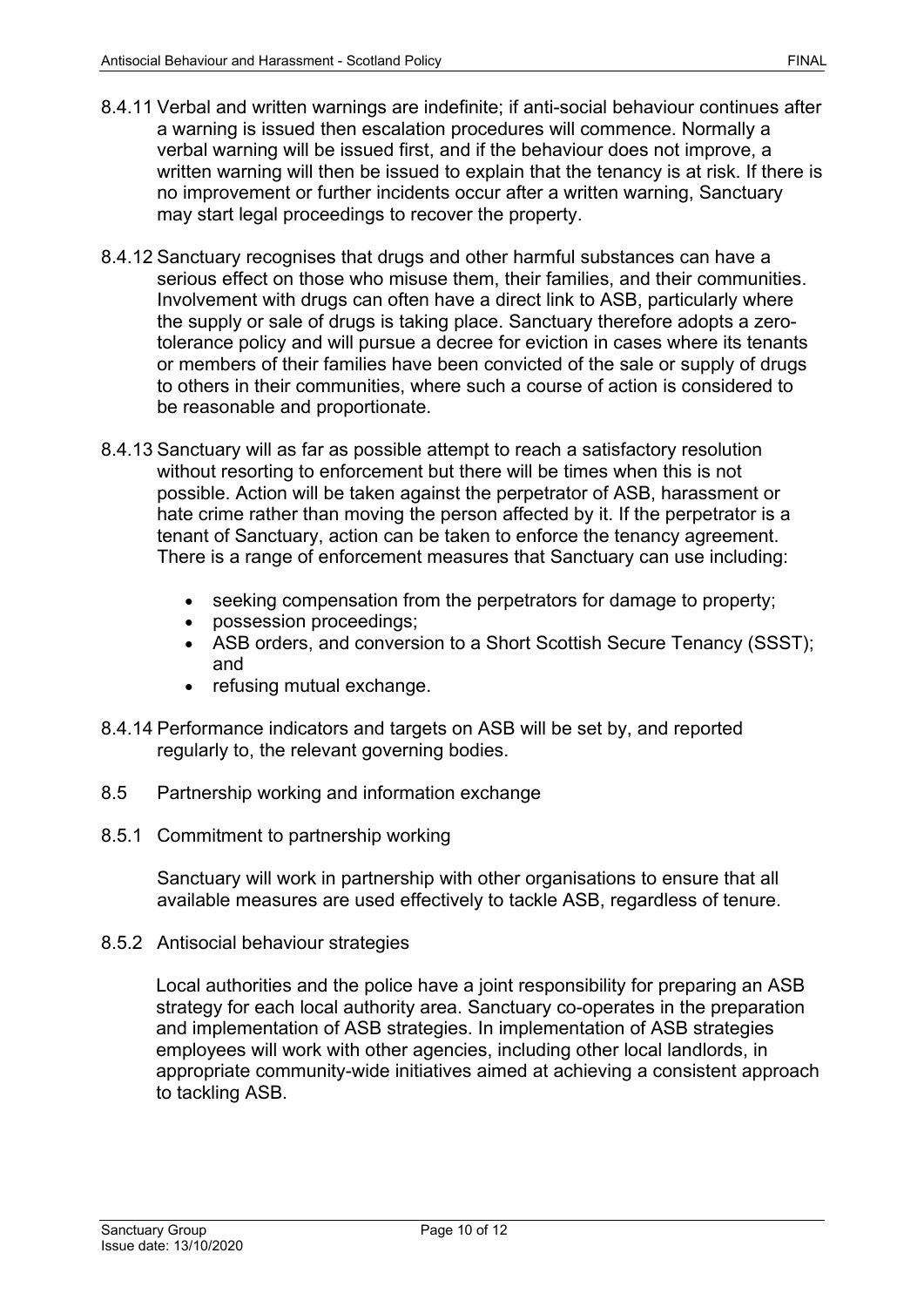# 8.5.3 External service providers

Sanctuary will enter into service level agreements with other service providers, such as local authority conflict resolution services, where appropriate. These services will normally be employed for cases of serious ASB, and/or where there are particularly vulnerable victims or perpetrators, where initial interventions have not resulted in a successful resolution. When using such services, employees may rely on the content of service level agreements and the service provider's own policies and procedures to determine the action to be taken.

Employees will consider referring cases to any specific projects or services provided locally where it is considered that this will be of benefit, such as tenancy support and family intervention.

#### 8.5.4 Identifying lead responsibility

Sanctuary will normally take responsibility for investigating and dealing with reported ASB in the neighbourhoods in which our tenants and owners live. However, depending on the nature of the ASB being carried out and the identity of the alleged perpetrator it may be more appropriate for other organisations to take the lead with close liaison and support from ourselves. For example:

- Where there has been criminal damage, assault or harassment, it is not usually appropriate for Sanctuary employees to lead the investigation. In these cases, employees should take the advice of the other organisations involved, e.g. the police, about the most appropriate level of involvement.
- If the case involves another council or housing association tenant, then the case may be referred to the responsible manager in that organisation's housing department.
- If the alleged perpetrator is an owner occupier or a private service user, the case may be referred to a solicitor, the police or local authority ASB team.

#### 8.5.5 Information exchange

Information sharing protocols (Appendix 1) will be established with partner organisations who are willing. Protocols will list all the organisations involved in sharing the data, name the officers responsible for ensuring compliance, identify the information authorised to be exchanged, set out the process for exchange and agreed timescales, outline how the data will be held securely, explain the reasons for sharing the data, and must be signed by all the parties involved.

Under section 139 of the [Antisocial Behaviour \(Scotland\) Act 2004,](http://www.legislation.gov.uk/asp/2004/8/contents) any person has the power to release information to a relevant authority where it is necessary for the purposes of any measure in the 2004 Act or any piece of legislation which relates to tackling ASB. Relevant authorities are a local authority, a Chief Constable, Principal Reporter, registered social landlord, or an authority or organisation administering housing benefit or providing services related to housing benefit. Section 139 applies to the whole of the [Antisocial Behaviour](http://www.legislation.gov.uk/asp/2004/8/contents)  [\(Scotland\) Act 2004,](http://www.legislation.gov.uk/asp/2004/8/contents) and other legislation which deals with ASB and its effects; it